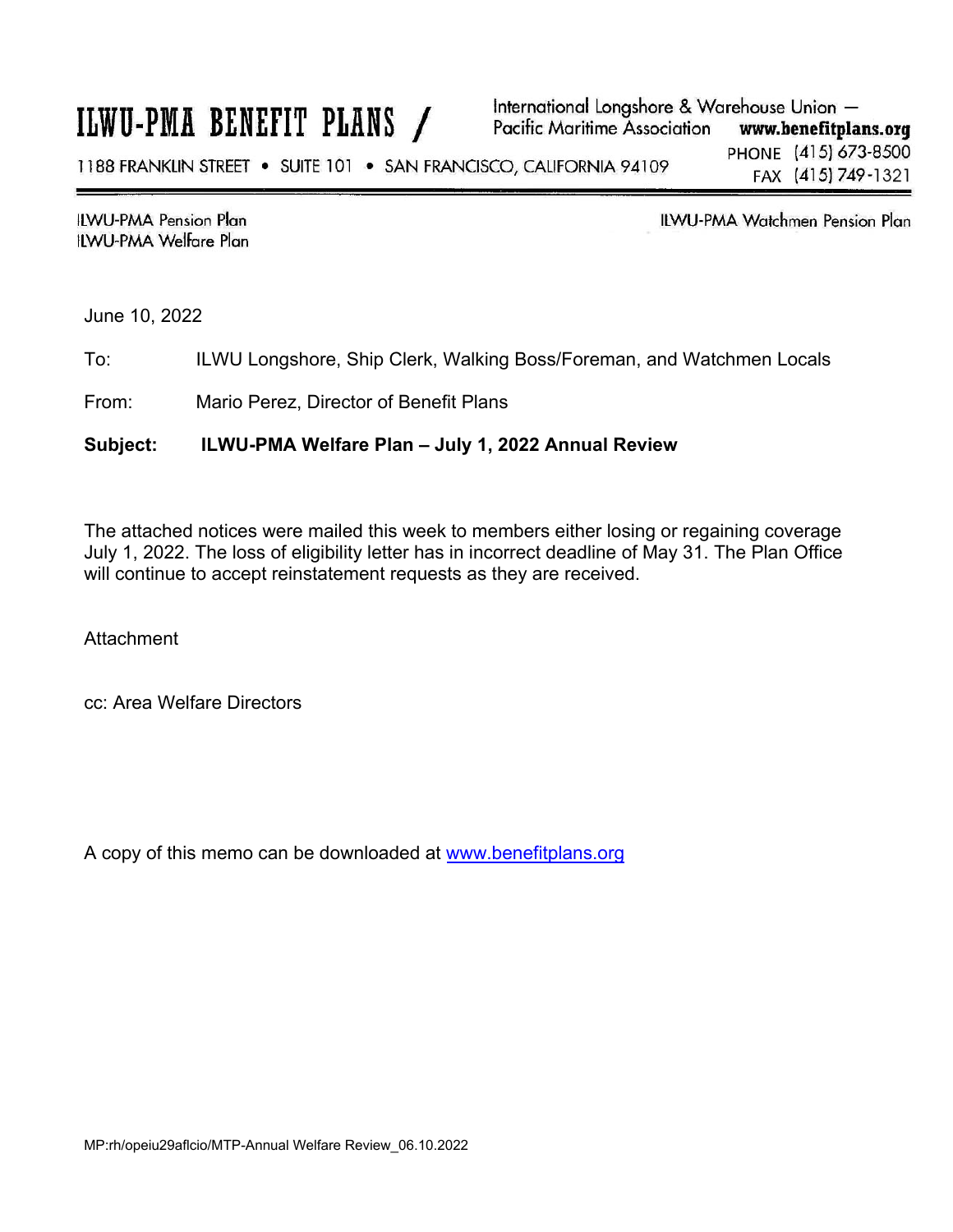ILWU-PMA BENEFIT PLANS /

International Longshore & Warehouse Union -**Pacific Maritime Association** www.benefitplans.org

1188 FRANKLIN STREET . SUITE 101 . SAN FRANCISCO, CALIFORNIA 94109

PHONE (415) 673-8500 FAX (415) 749-1400

**ILWU-PMA Pension Plan** ILWU-PMA Welfare Plan **ILWU-PMA Watchmen Pension Plan** 

0.00 Hours in 2021 payroll year 0.00 Hours in second half of 2021 payroll year

### **RE: Loss Of Welfare Plan Eligibility Effective 7/01/2022**

In accordance with provisions of the ILWU-PMA Welfare Plan, eligibility for all registered longshoremen is reviewed each year by the Plan Office. Payroll records reflect that you do **not** have the required hours for Welfare Plan benefits to continue beyond 7/01/2022. Accordingly, if no Welfare eligibility claim is submitted on your behalf, and you do not otherwise request a review of this decision, **your eligibility for Welfare Plan benefits will terminate effective 7/01/2022.** Welfare Plan benefits include hospital, medical, surgical, vision, prescription drugs, dental, hearing aid, death and dismemberment, non-industrial disability and alcoholism/drug recovery benefits.

Below is information regarding the hours requirement, credit provided for additional hours to re-establish Welfare Plan eligibility, and how to initiate and submit eligibility claims.

Hours requirement for Welfare Plan year beginning 7/01/2022:

800 credited hours in 2021 payroll year, or

400 credited hours in second half of 2021 payroll year.

Credited payroll hours include hours worked, PGP weekly credits and third shift hours credits. Your credited hours in the 2021 payroll year appear at the top of this notice.

The Welfare Plan also provides credit for additional hours to re-establish eligibility for the reasons listed below:

- 1. Absences due to any on or off-the-job disability during the 2021 payroll year.
- 2. Absences under 90 days for reasons other than illness or injury during the 2021 payroll year.
- 3. Amputation due to an on-the-job injury.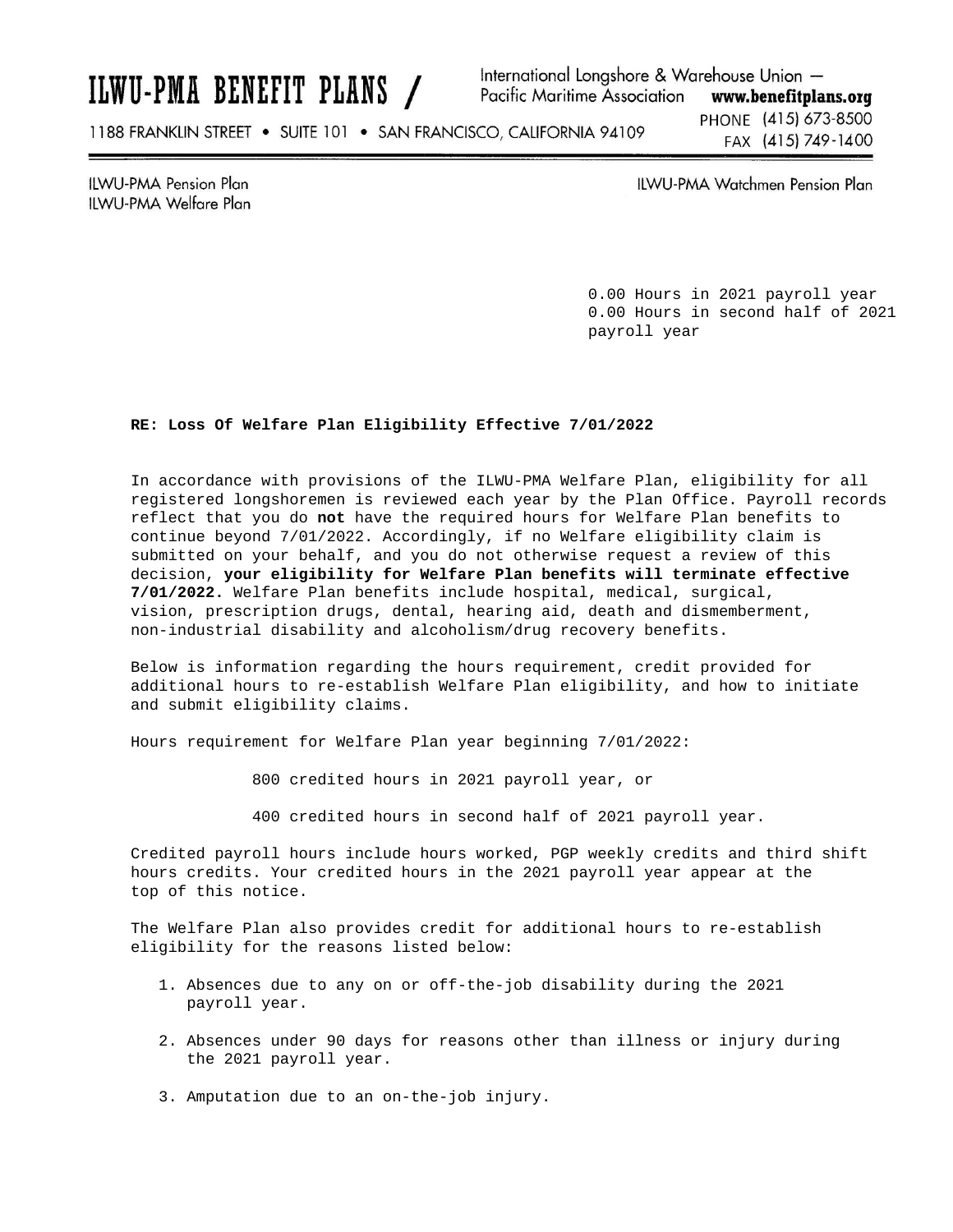- 4. Social Security Retirement, without an ILWU-PMA Pension.
- 5. Intraport Travel Hours Credits.

**Eligibility claims for any of the above-listed reasons must be submitted by your Joint Port Labor Relations Committee (JLRC) to the Benefit Plans.**

**To initiate a claim, provide your local with the information as follows:**

Non - industrial disability - submit a doctor's letter stating the period(s) of time you were disabled from work in 2021

Industrial disability - submit a doctor's letter and verification of industrial compensation received for period(s) of disability in 2021

Other credited absence - submit verification of absence in 2021, i.e. JLRC approval of leave of absence of less than 90 days.

**Your local will not automatically submit a claim;** it is your responsibility to provide your local with the necessary information and request that a claim be processed.

**To ensure that you do not lose coverage on July 1, the Plan Office must receive your completed claim no later than May 31.** This means you should provide your local with the information now, to give them time to prepare and submit your claim through the JLRC.

**NOTE:** The Plan Office will notify you of your eligibility status after your claim has been processed.

A review of eligibility is also conducted each year on January 1. You may regain eligibility on that date for the next six months if you are credited with 400 hours (hours worked, sick credit hours and PGP weekly credit) during the first half of the current payroll year.

Further information about eligibility for Plan benefits, loss of eligibility and re-establishing eligibility is in the ILWU-PMA Welfare Plan Summary Plan Description. Copies of the SPD are available upon request.

Please contact the Plan Office if you have any questions regarding this review.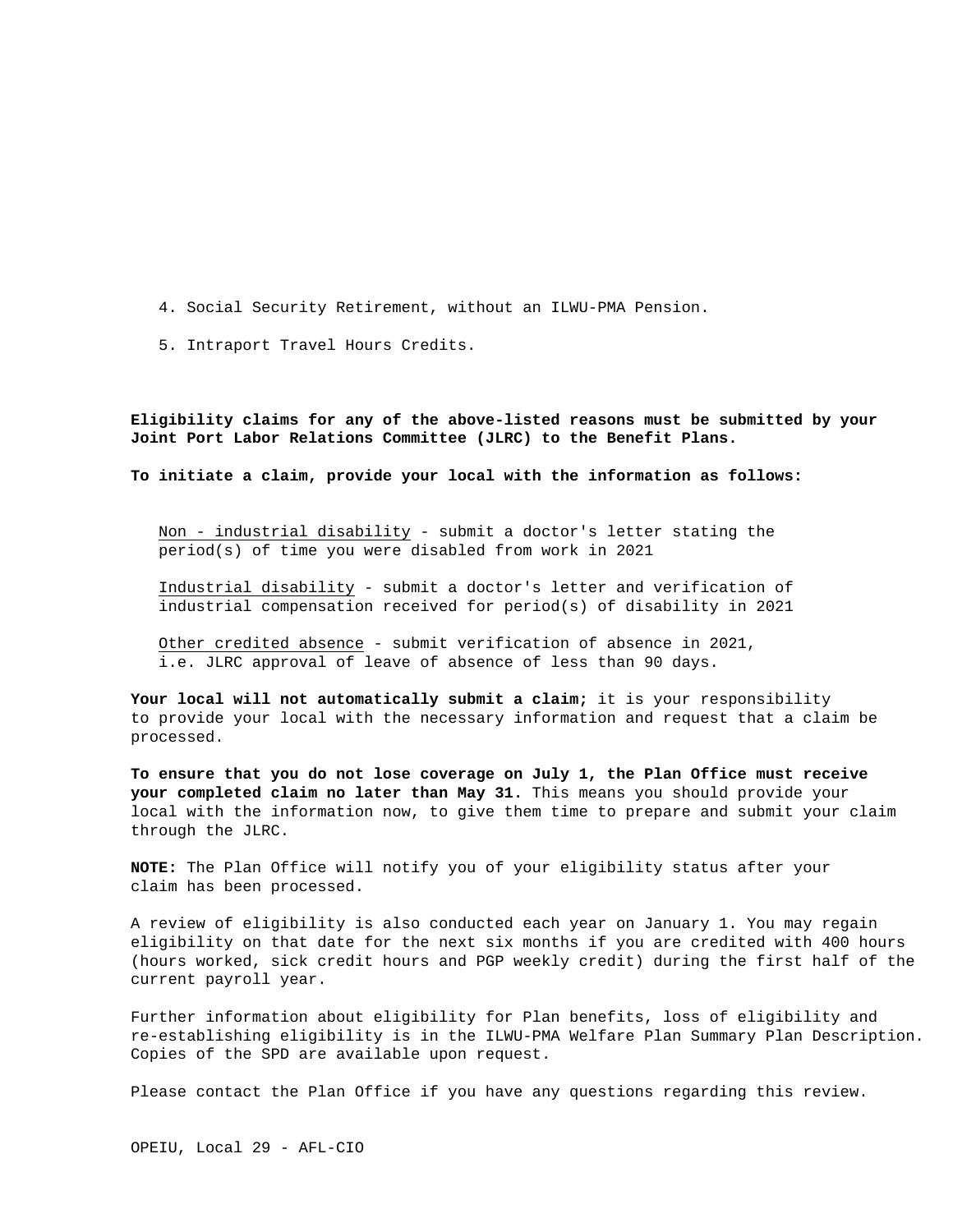## ILWU-PMA BENEFIT PLANS /

International Longshore & Warehouse Union -**Pacific Maritime Association** www.benefitplans.org

1188 FRANKLIN STREET . SUITE 101 . SAN FRANCISCO, CALIFORNIA 94109

PHONE (415) 673-8500 FAX (415) 749-1400

**ILWU-PMA Pension Plan** ILWU-PMA Welfare Plan ILWU-PMA Watchmen Pension Plan

539.00 Hours in 2021 payroll year 439.50 Hours in second half of 2021 payroll year

### **RE: Welfare Plan Eligibility Effective 7/01/2022**

The ILWU-PMA Welfare Plan has determined that you are eligible for Welfare Plan benefits effective 7/01/2022. Your eligibility on this date is based on the **Annual Review** - 800 or more credited hours in the payroll year, or 400 or more hours in the last half of the payroll year. Your credited hours in the payroll year are shown above.

You will be notified if your eligibility is terminated for any reason.

Welfare Plan benefits include hospital, medical, surgical, vision, prescription drugs, dental, hearing aid, death and dismemberment, non-industrial disability and alcoholism/drug recovery benefits. Plan description booklets are enclosed.

#### Dental Plan Choice for Washington Locals

You may choose Delta Dental (Washington Dental Service) or Dental Health Services. **IF YOU DO NOT RETURN YOUR DENTAL CHOICE, COVERAGE WILL BE ASSIGNED UNDER DELTA DENTAL OF WASHINGTON.**

**SEE OTHER SIDE FOR INSTRUCTIONS ON HOW TO SIGN UP FOR BENEFITS**